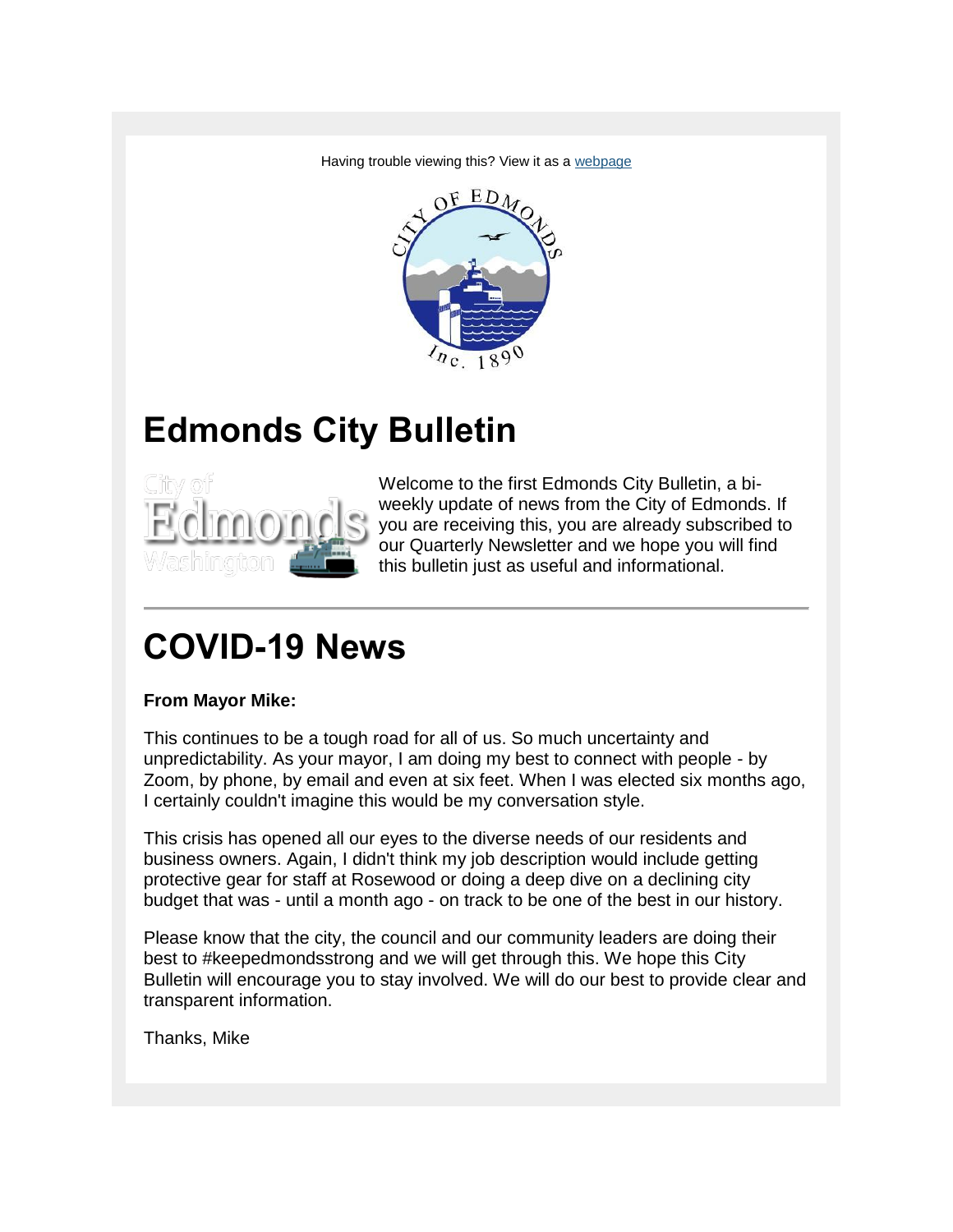

### **Stay Safe, Stay Healthy: Sunset Avenue North closed to cars**

To keep pedestrians safe and healthy, the City closed Sunset Avenue North between Edmonds Street and Casper Street to thru vehicle traffic on Friday, April 17. Walkers now have more space to walk and maintain social distance. Due to social distancing, we noticed more walkers in the street and felt it was only a matter of time before someone was hurt. This is a temporary plan to support the social distancing order.

# **Edmonds COVID financial strategy**

Like many city governments across the United States, we are feeling the economic pinch of the COVID-19. Fortunately, due to sound fiscal management, we are in a stronger position than many. But that doesn't mean we aren't planning. [Learn more](http://www.edmondswa.gov/list-all-categories/144-services/health/3112-city-of-edmonds-covid-19-financial-plan.html)  [about what we are doing now and what may happen in the future.](http://www.edmondswa.gov/list-all-categories/144-services/health/3112-city-of-edmonds-covid-19-financial-plan.html)

### **Garden Market opens May 9**

A slimmed down Edmonds Museum Garden Market on 5th Avenue between Bell and Main will open May 9. It will host 10 farmers and 10 producers and strict social distancing rules will be in place. The City hopes residents will find comfort in some of our best traditions. [Learn more about how it will work.](http://www.edmondswa.gov/images/COE/Press_Release/PDF/2020/Market_press_release_04_20_2020_-_FINAL.pdf)

# **Community questions**

The Governor's Stay Home, Stay Healthy order has led to a lot of questions for our Community Liaison. [We put together a Q and A on our COVID-19 page. W](http://www.edmondswa.gov/coronavirus.html)e will update this as we get more questions so visit often.

#### **Mayor Nelson announced \$200,000 in relief funds**

Our non-profits, local businesses, seniors and vulnerable residents are hurting. This week, Mayor Nelson, with the help of City of Edmonds departments, announced that three local non-profits, the Food Bank, the Senior Center and the Edmonds Chamber of Commerce WISH fund will receive up to \$200,000 to help deliver services during these unprecedented times. The Edmonds WISH fund provide grants to local business so they can tap local professional services. The services could include web designers to take businesses online or professional accountants or financial advisors to help file paperwork.This is a local project not a state or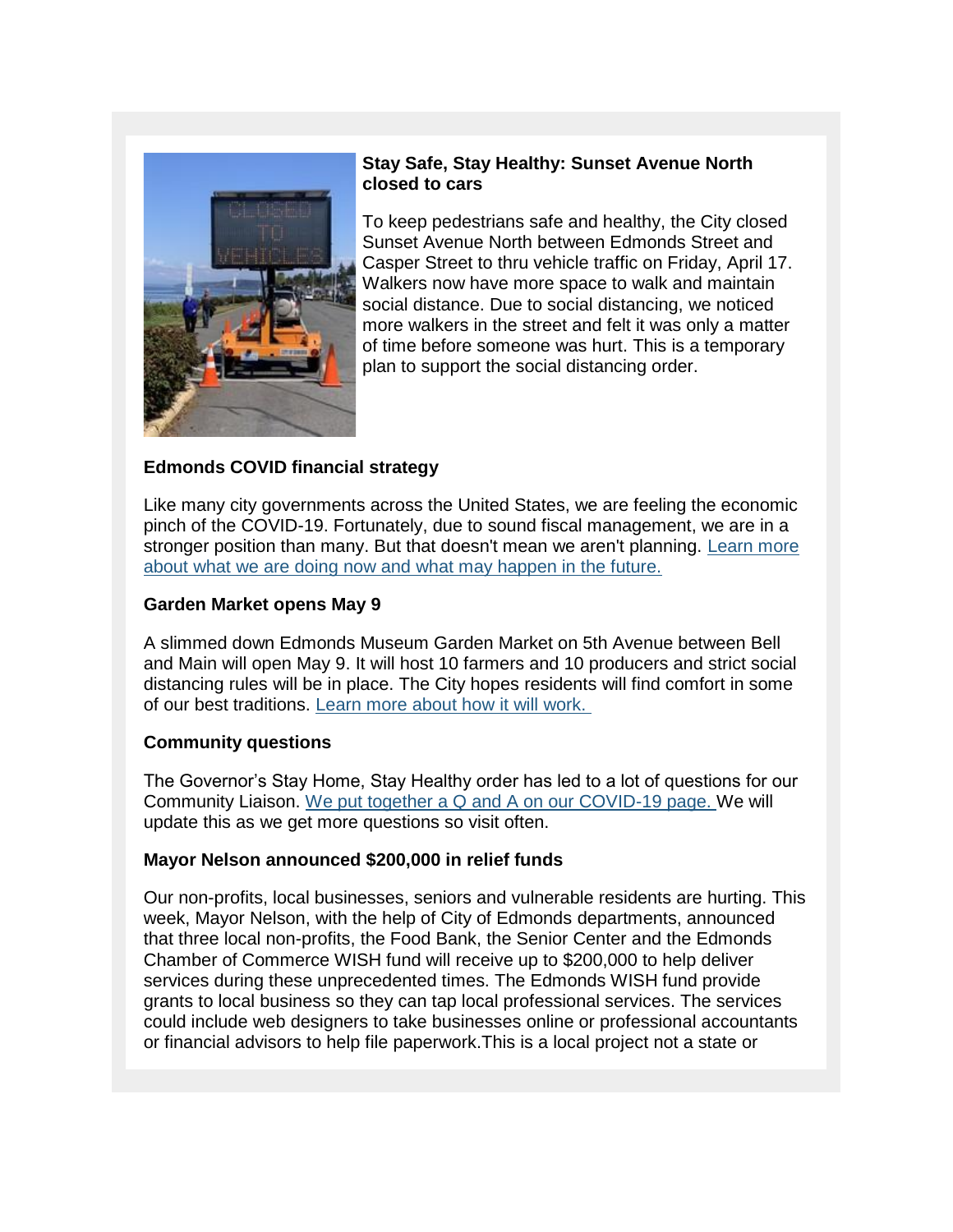federal government program. [Learn more about the donation and the](http://www.edmondswa.gov/images/COE/Press_Release/PDF/2020/04_06_2020_Release_Economic_Fund_Final.pdf)  [organizations.](http://www.edmondswa.gov/images/COE/Press_Release/PDF/2020/04_06_2020_Release_Economic_Fund_Final.pdf)

#### **Help local businesses stay in business**

The COVID-19 closures have hit small local businesses exceptionally hard. True to Edmonds form, dedicated residents, business leaders, city leaders, and MyEdmondsNews.com put their heads and resources together to brainstorm solutions. In addition to connecting business leaders to federal and state loans and grants, the group created several websites to make information more accessible and make supporting local businesses easier.

• The [LoveEdmonds.com](http://www.loveedmonds.com/) site lists restaurants, stores and services that are either open for take-



out, delivery or selling gift cards to be used at a later date. Any Edmonds business can submit a request to be on this site.

- The [keepedmondsstrong.com](http://www.keepedmondsstrong.com/) website includes local businesses and links to other resources for business owners and the community.
- The [Edmonds Chamber of Commerce](https://edmondschamber.com/covid-19-resources/) links to detailed information about federal loans and grants.
- [EdmondsLocalvore](https://www.edmondslocalvore.com/) is boxing up survival kits from your favorite local stores.

# **Popular Beach Ranger Programs go online**

Due to COVID-19, our extremely popular Parks Department K-6 Beach Ranger Program had to cancel the 150 in-person classes at our local schools and parks that happen every spring. No problem! Our dedicated program team is moving programs online. They are free to all schools, all teachers, and all families. What's more? They are so accessible that you don't need to go to a park or a beach to learn. Just walk outside! [This week, it's Backyard Nature Bingo and Build Your Own](http://www.edmondswa.gov/list-all-categories/176-discovery-programs/3106-learning-from-home.html)  [Nest!](http://www.edmondswa.gov/list-all-categories/176-discovery-programs/3106-learning-from-home.html)

# **City teams are hard at work!**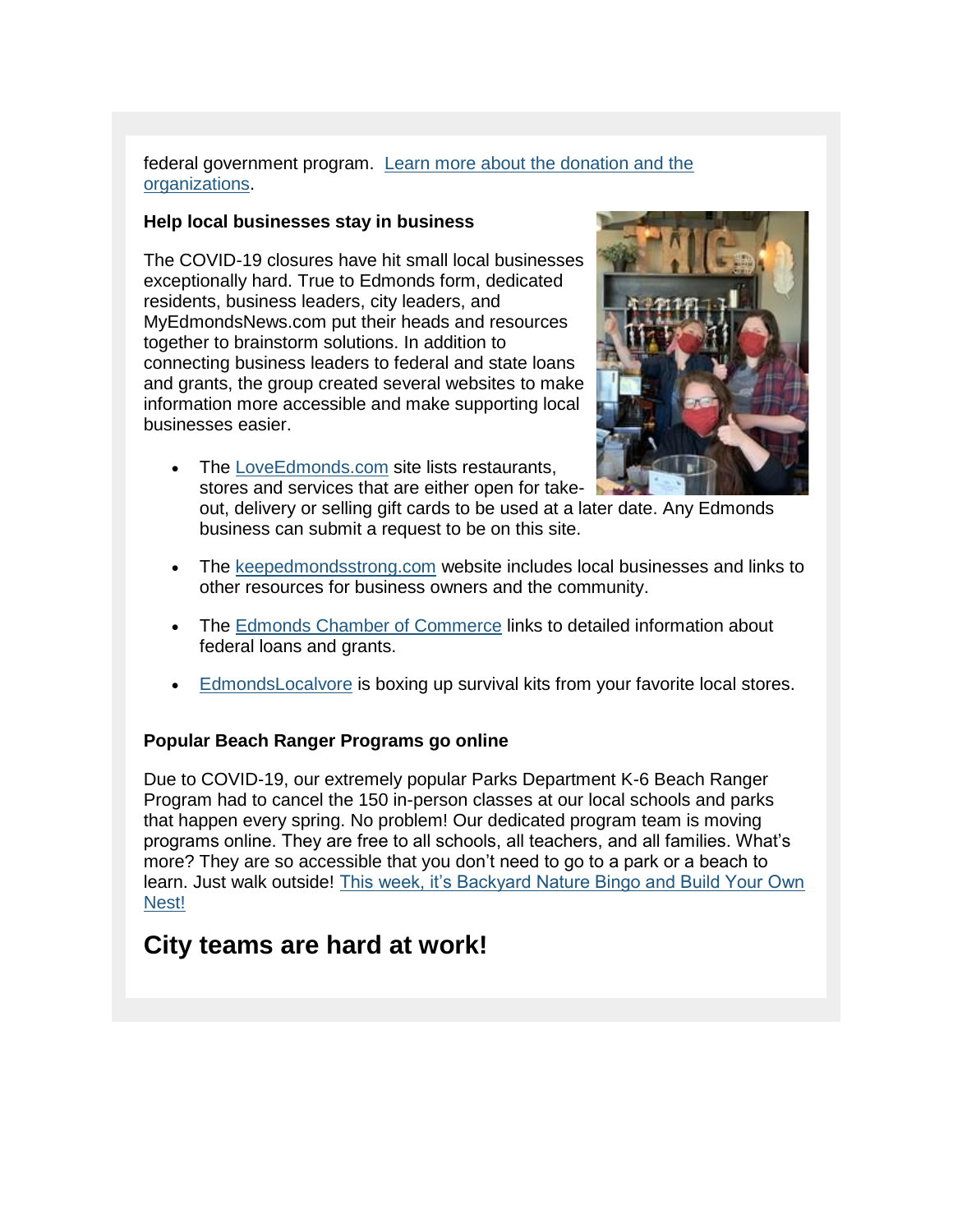

Like many of you, we were so disappointed that taggers hit our beloved Fishing Pier a few weeks back. But our fantastic **Parks Department** made sure it didn't last long. Within 24 hours, teams cleaned up the shelter, the benches, the concrete and railings.

Three cheers for our Parks team!

Our **Public Works Department** gets the innovation award this month for creating homemade hand-sanitizer in the Wastewater Lab to distribute to City sites, saving the City hundreds of dollars. Now homemade sanitizer is being distributed to City works and at City sites!

A hat tip to our Public Works team too!



# **Edmonds keeps moving forward**

# **Flower Baskets are ready to go!**

This Edmonds tradition is the highlight of Spring! The famous flower baskets and corner plantings will appear as scheduled, [though it will be a little different this year.](http://www.edmondswa.gov/images/COE/Press_Release/PDF/2020/Flower_Program_Press_Release_Final.pdf) Due to social distancing, City workers will do the work to get flowers planted and baskets hung. But it doesn't mean you can't be involved! We still need Basket and Planting sponsors. Basket sponsorship start at \$100 [Learn more about how it will](http://www.edmondswa.gov/parks-recreation-departments/flower-program.html)  [work this year and buy a basket!](http://www.edmondswa.gov/parks-recreation-departments/flower-program.html)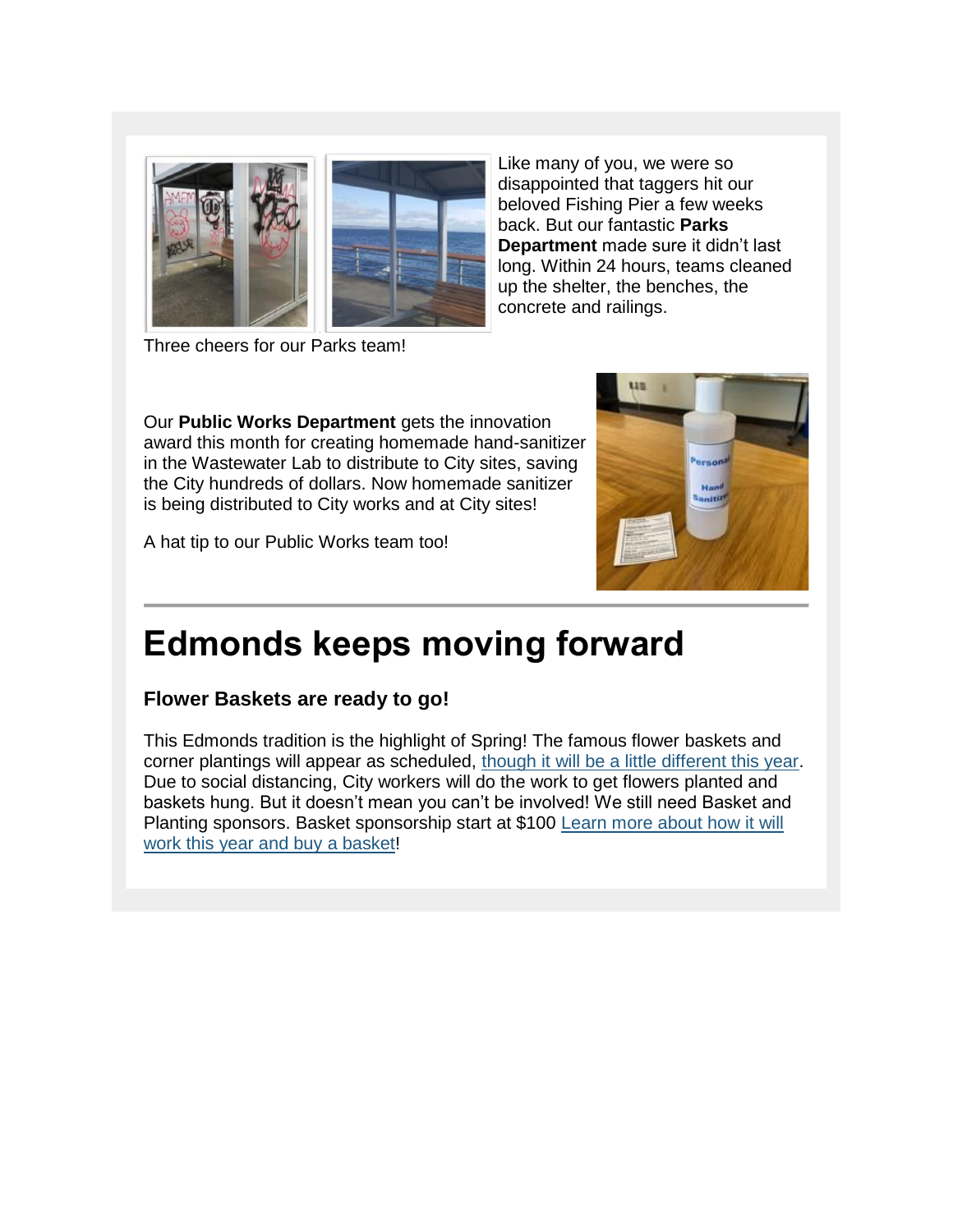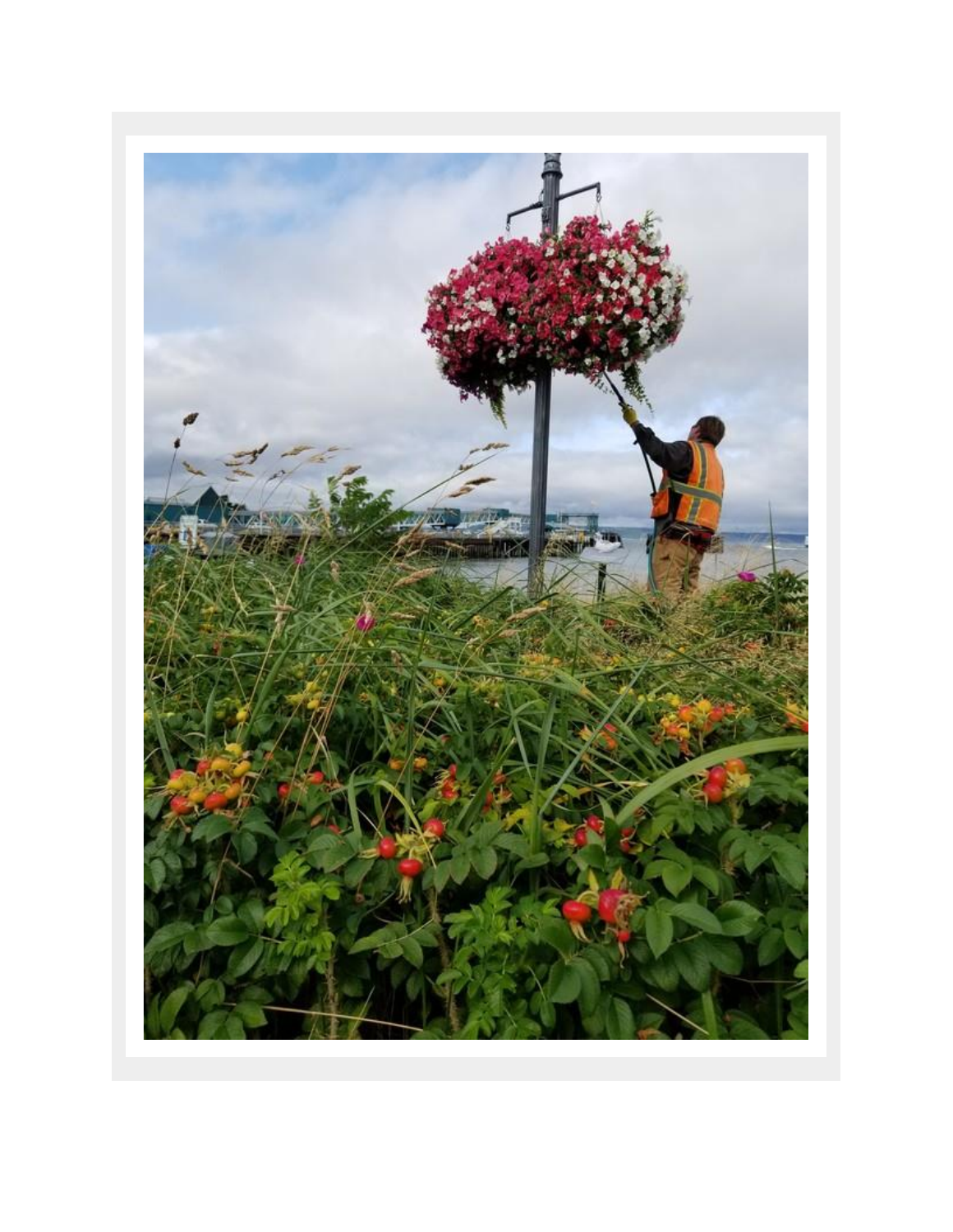#### **Tourism-Promotion Grants**

If you're the type to plan ahead, here's your chance. The City is accepting applications for the 2021 Tourism Promotion Grants for arts, culture or other events that draw visitors to Edmonds. For arts-related programs, apply by contacting [eac@edmondswa.gov.](mailto:eac@edmondswa.gov) For other tourism-promoting events, please contact Cindi Cruz at [cindi.cruz@edmondswa.gov.We](mailto:cindi.cruz@edmondswa.gov.We) are taking applications until May 29, 2020.



#### **Construction projects**

The Dayton Avenue (3<sup>rd</sup> to 9<sup>th</sup> Avenues) Utility Improvement project is winding down and should be complete by late May. The project replaces aging and undersized utility pipes When complete, it will reduce flooding in Downtown during heavy rainstorms and new sewer and potable water pipes will be up and running.

Crews also upgraded curb ramps to make them ADA accessible and added a sidewalk along the south side of Dayton between  $7<sup>th</sup>$  and  $8<sup>th</sup>$  Avenues.

#### **City staff changes**

The City has put most hiring on hold due to the COVID-19 health emergency and concern about future budget. Prior to the emergency, we hired our new Parks, Recreation, and Cultural Services Director, Angie Feser. She came to work the first week of April, complete with her own rubber gloves.

Angie comes to us from the City of Sammamish and has a long history in the public and private sectors. Angie is excited to get out in the community and start meeting all of you. In the meantime, you can contact her at [angie.feser@edmondswa.gov](mailto:angie.feser@edmondswa.gov)



#### **Mayor Mike taps Acting Police Chief Lawless for permanent spot**

Acting Police Chief Jim Lawless is [Mayor Nelson's choice for the permanent role.](http://www.edmondswa.gov/images/COE/Press_Release/PDF/2020/04092020_Chief_Lawless_release_-_final.pdf) Mayor Nelson said this week that you measure someone best by how they respond in a crisis. "Given what we've been dealing with and how Acting Chief Lawless and his team have performed, I can't imagine anyone I'd like to see more in the position of Chief than Jim." The City Council must now confirm Assistant Chief Lawless for this position.